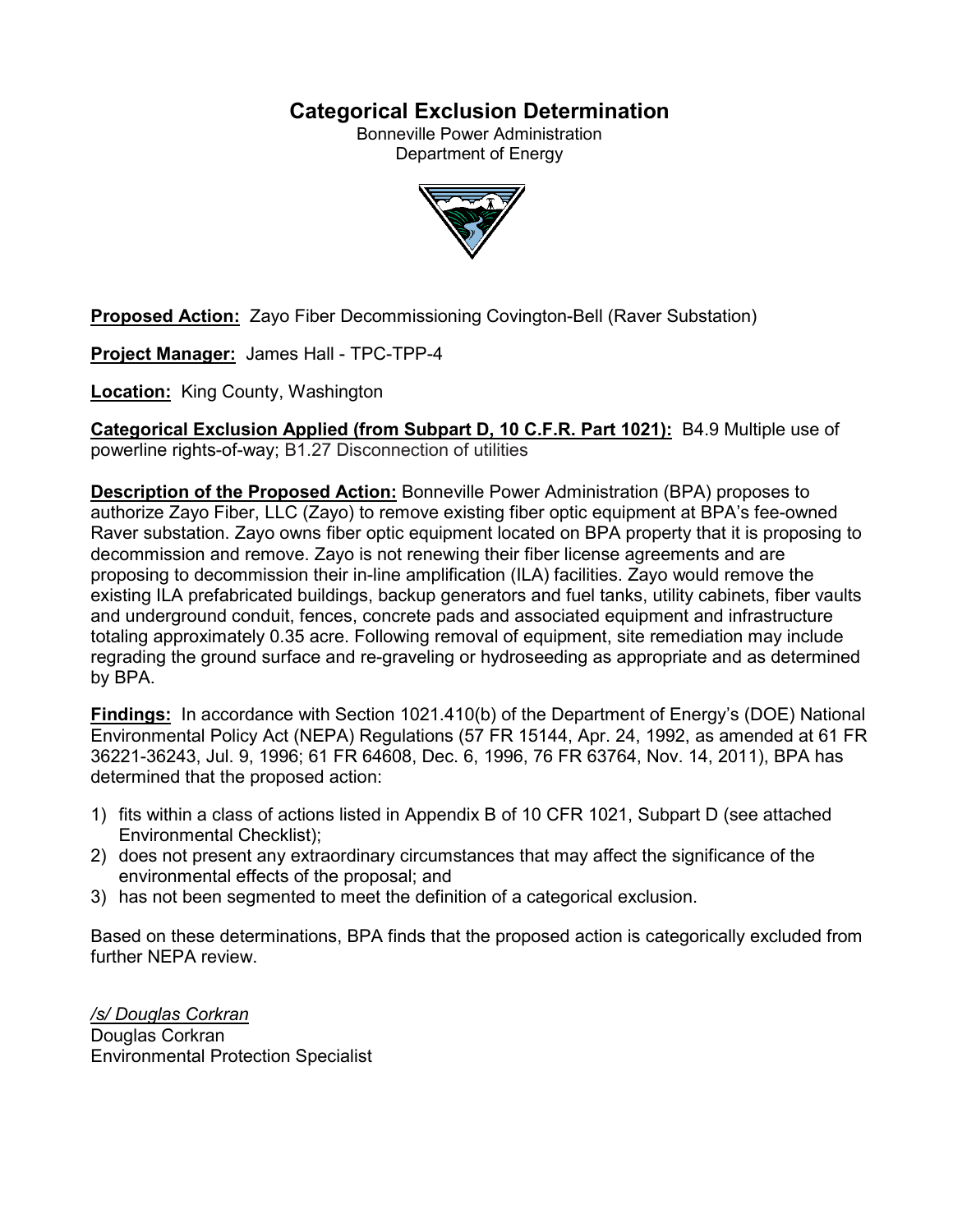Concur:

*/s/ Katey Grange* 4/29/2022 Katey Grange Date NEPA Compliance Officer

Attachment(s): Environmental Checklist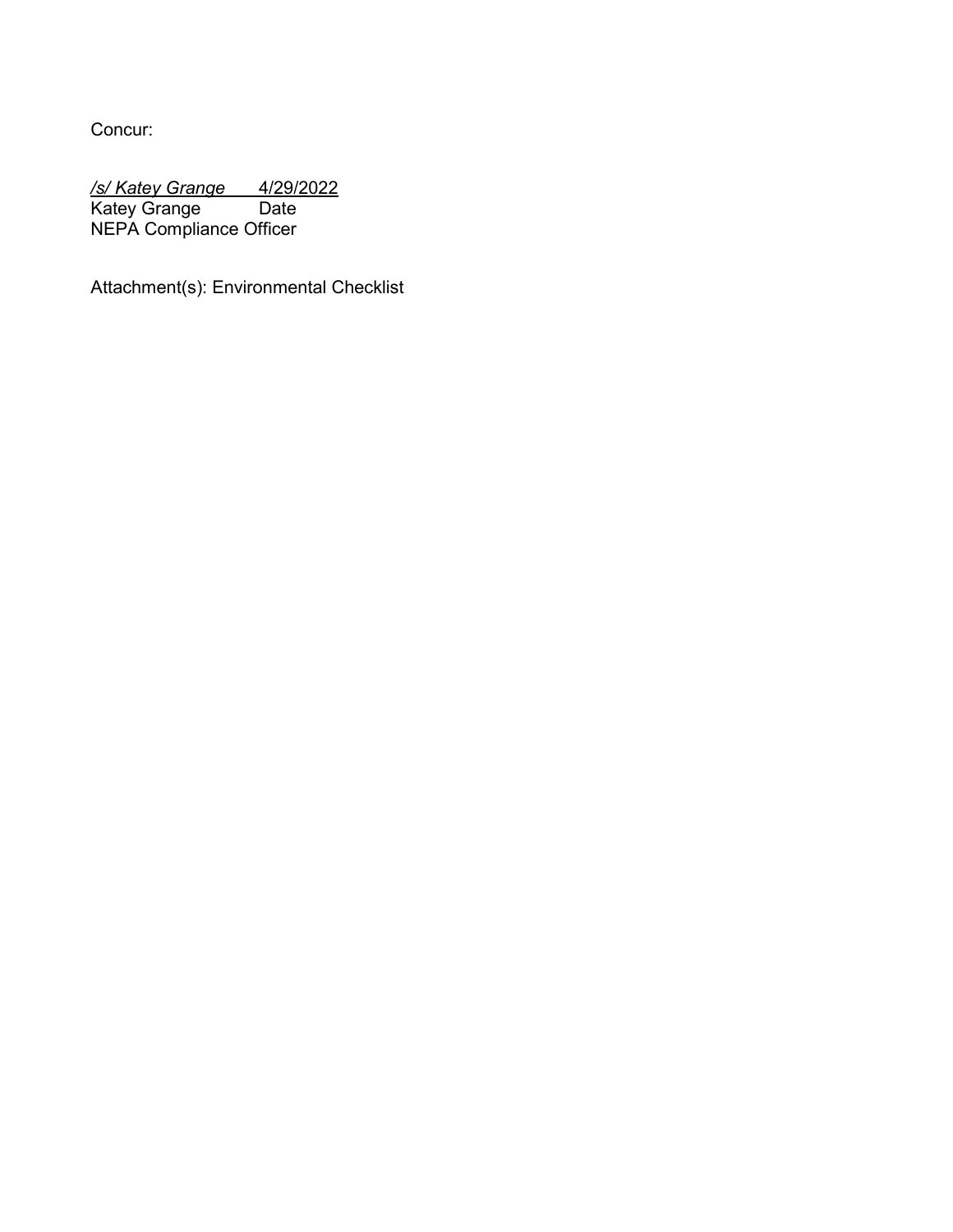# **Categorical Exclusion Environmental Checklist**

This checklist documents environmental considerations for the proposed project and explains why the project would not have the potential to cause significant impacts on environmentally sensitive resources and would meet other integral elements of the applied categorical exclusion.

### **Proposed Action** Zayo Fiber Decommissioning Covington-Bell (Raver Substation

## **Project Site Description**

The project site is located across the road to the north of the Raver substation in King County, Washington on BPA ROW. The ILA station is located on level ground in a densely forested area. Two fiber vaults are located in cleared ROW several hundred yards west of the ILA site. Access to the sites is from very short spur roads off the main paved two lane road.

## **Evaluation of Potential Impacts to Environmental Resources**

#### **1. Historic and Cultural Resources**

Potential for Significance: No

Explanation: Washington DAHP concurred with BPA's determination of No Historic Properties Affected on March 23, 2022. No other concerned parties or tribes responded within their 30 day response window that ended on April 22, 2022. As per SHPO guidelines, if no response is received then BPA's responsibilities under Section 106 are fulfilled and the project may proceed.

#### **2. Geology and Soils**

Potential for Significance: No

Explanation: Minor grading of soil is expected to return the site to pre-construction condition; however, the project area is on level ground with little chance of erosion or soil movement. No significant impacts to geology and soils is expected.

#### **3. Plants (including Federal/state special-status species and habitats)**

Potential for Significance: No

Explanation: The project area is located in a heavily forested area and a cleared ROW. No rare plants or special status species are documented in the area. No trees would be removed as part of the ILA station removal, but some grasses and shrubs may be removed. Species that are present near the two vault locations in cleared ROW are grassy and weedy (Scotch broom) in nature. Some vegetation removal would occur around the vaults. No significant impacts to plants are expected.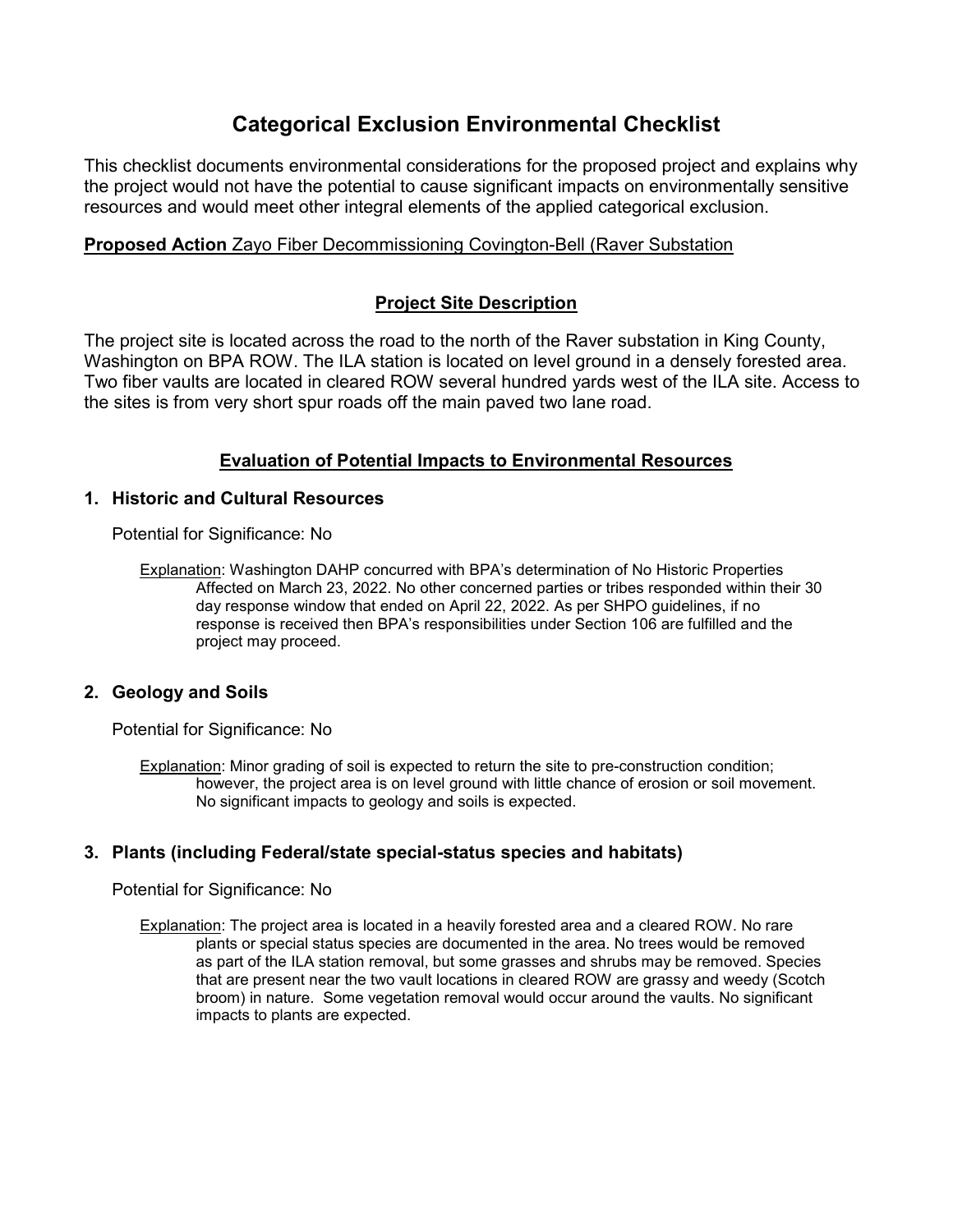#### **4. Wildlife (including Federal/state special-status species and habitats)**

Potential for Significance: No

Explanation: No ESA or special status wildlife species are documented near the project area. Only common wildlife species would be affected, primarily by temporary noise, by the ILA and vault removal activities. All work would take place in previously disturbed areas. No significant impacts to wildlife are expected.

#### **5. Water Bodies, Floodplains, and Fish (including Federal/state special-status species, ESUs, and habitats)**

Potential for Significance: No

Explanation: The project area is located in an upland area on flat ground away from streams and rivers. No impacts to water bodies floodplains or fish are expected.

#### **6. Wetlands**

Potential for Significance: No

Explanation: The project area is in an upland area with no wetlands. No wetlands have been identified near to the sites. No impacts to wetlands are expected.

#### **7. Groundwater and Aquifers**

Potential for Significance: No

Explanation: Removal of the ILA sites and concrete pads is not expected to result in any releases of materials or changes in water movement that could affect groundwater or aquifers. No impacts to groundwater or aquifers is expected.

#### **8. Land Use and Specially-Designated Areas**

Potential for Significance: No

Explanation: Existing land uses (substation property, transmission line ROW) would remain; no changes to land use would result from the project.

#### **9. Visual Quality**

Potential for Significance: No

Explanation: The structures, fencing and equipment associated with the ILA station would be removed, thus slightly altering the view of the site from surrounding areas (it is mostly obscured by dense conifers). No impacts to visual quality are expected.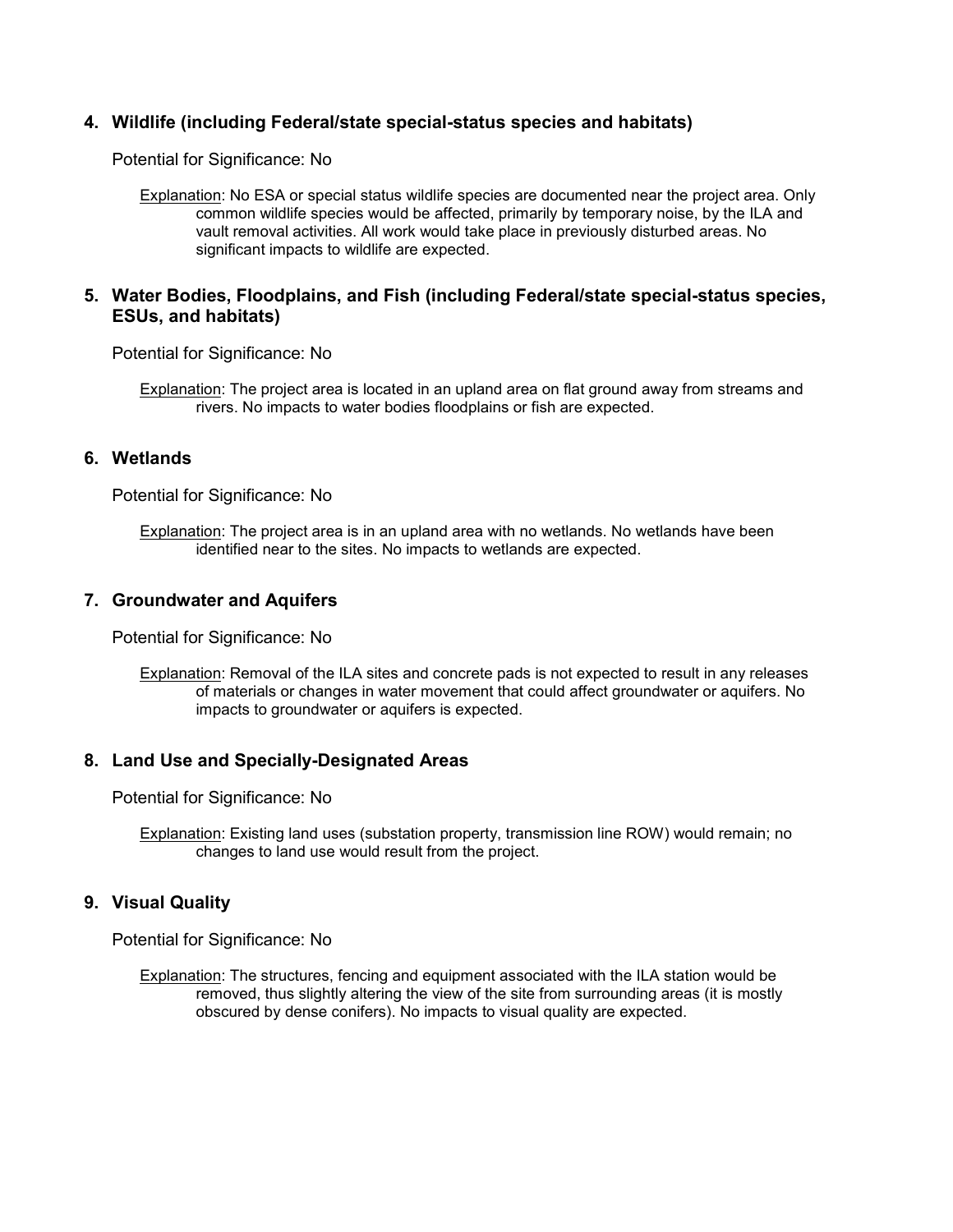#### **10. Air Quality**

Potential for Significance: No

Explanation: Some minor fugitive dust and emissions from vehicles and equipment would occur during removal of the ILA site.

#### **11. Noise**

Potential for Significance: No

Explanation: Some minor noise from vehicles and equipment would occur during construction, but long-term noise impacts are not expected.

#### **12. Human Health and Safety**

Potential for Significance: No

Explanation: None of the ILA sites are located in areas with documented or suspected hazardous waste. The project would not create conditions that would impact human health and safety.

#### **Evaluation of Other Integral Elements**

The proposed project would also meet conditions that are integral elements of the categorical exclusion. The project would not:

**Threaten a violation of applicable statutory, regulatory, or permit requirements for environment, safety, and health, or similar requirements of DOE or Executive Orders.**

Explanation: N/A

**Require siting and construction or major expansion of waste storage, disposal, recovery, or treatment facilities (including incinerators) that are not otherwise categorically excluded.**

Explanation: N/A

**Disturb hazardous substances, pollutants, contaminants, or CERCLA excluded petroleum and natural gas products that preexist in the environment such that there would be uncontrolled or unpermitted releases.**

Explanation: N/A

**Involve genetically engineered organisms, synthetic biology, governmentally designated noxious weeds, or invasive species, unless the proposed activity would be contained or confined in a manner designed and operated to prevent unauthorized release into the environment and conducted in accordance with applicable requirements, such as those of the Department of Agriculture, the Environmental Protection Agency, and the National Institutes of Health.**

Explanation: N/A